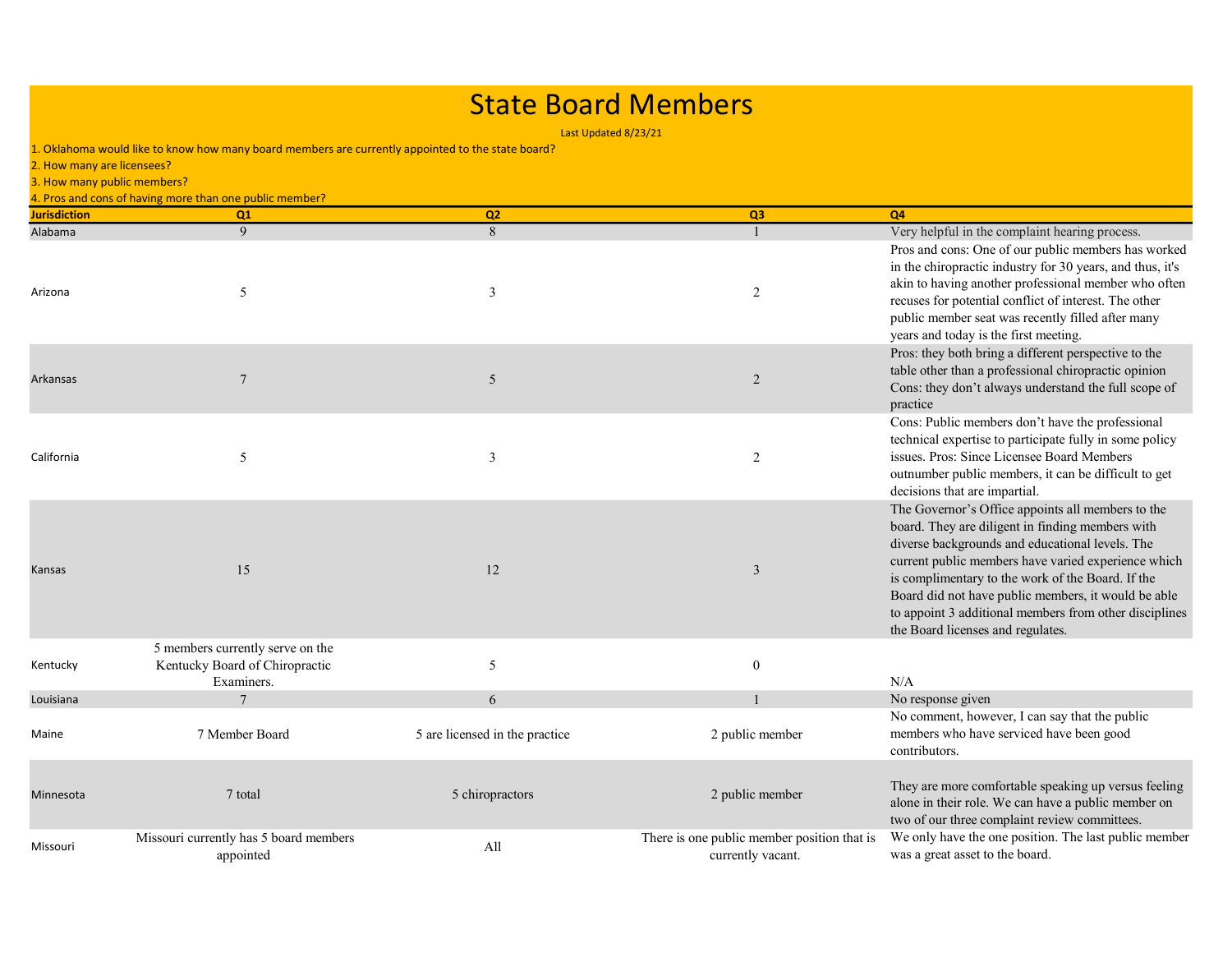| Montana         | 5                                                                       | $\overline{4}$                                                                 | 1                                    | Pro is giving consumers more of a voice. Con is lack<br>of expertise when evaluating subjects/practice.                                                                                                                                                                                                                                                                                                                                                                                                                                                                                                                                                                                                                              |
|-----------------|-------------------------------------------------------------------------|--------------------------------------------------------------------------------|--------------------------------------|--------------------------------------------------------------------------------------------------------------------------------------------------------------------------------------------------------------------------------------------------------------------------------------------------------------------------------------------------------------------------------------------------------------------------------------------------------------------------------------------------------------------------------------------------------------------------------------------------------------------------------------------------------------------------------------------------------------------------------------|
| Nebraska        | There are four Board members currently<br>appointed to the state board. | Three are active-licensed Chiropractors.                                       | One is a non-licensed public member. | N/A Nebraska only has one public member.                                                                                                                                                                                                                                                                                                                                                                                                                                                                                                                                                                                                                                                                                             |
| Nevada          | $\overline{7}$                                                          | 5                                                                              | $\overline{2}$                       | The previous four consumer members have been<br>attorneys who have added great value to the Board<br>with their expertise in law as well as their views on the<br>issues the Board is faced with                                                                                                                                                                                                                                                                                                                                                                                                                                                                                                                                     |
| New Hampshire   |                                                                         |                                                                                |                                      |                                                                                                                                                                                                                                                                                                                                                                                                                                                                                                                                                                                                                                                                                                                                      |
| New Jersey      |                                                                         |                                                                                |                                      |                                                                                                                                                                                                                                                                                                                                                                                                                                                                                                                                                                                                                                                                                                                                      |
| New Mexico      |                                                                         |                                                                                |                                      |                                                                                                                                                                                                                                                                                                                                                                                                                                                                                                                                                                                                                                                                                                                                      |
| <b>New York</b> | 8                                                                       |                                                                                |                                      | We only have 1 public board member                                                                                                                                                                                                                                                                                                                                                                                                                                                                                                                                                                                                                                                                                                   |
| North Carolina  | 8                                                                       | 6                                                                              | 2                                    | It has always been this way so there are no issues and<br>no real pros or cons except Public members tend to<br>have a lower rate of attendance/participation in<br>meetings etc.                                                                                                                                                                                                                                                                                                                                                                                                                                                                                                                                                    |
| North Dakota    | 7 Board Members appointed by the<br>Governor to the Board.              | 6 licensees. 5 Chiropractors $+1$ Certified<br>Chiropractic Clinical Assistant | 1 Consumer (public) member           | We've only had this makeup for 2 years (previously<br>just 5 D.C. members). The CCCA member was<br>appointed in the fall/winter 2019. Consumer member<br>was appointed in spring/summer 2020. So far it's<br>going great. Both of these (non-D.C.) members provide<br>excellent feedback and input. It's difficult to describe,<br>but they provide just a slightly different approach at<br>times to topics/discussions which has been really good<br>for the board as a whole. Our consumer member, based<br>on her career, has a difficult time scheduling/attending<br>special meetings that are needed in time sensitive<br>situations (in the year that she has been on the board,<br>this situation has occurred frequently). |
| Ohio            | 5                                                                       | $\overline{4}$                                                                 | $\overline{1}$                       | We have not addressed this issue since Board<br>membership is defined by the legislature.                                                                                                                                                                                                                                                                                                                                                                                                                                                                                                                                                                                                                                            |
| Oklahoma        |                                                                         |                                                                                |                                      |                                                                                                                                                                                                                                                                                                                                                                                                                                                                                                                                                                                                                                                                                                                                      |
| Oregon          | 7 board members                                                         | 5 licensed DCs                                                                 | 2 members of the public              | We try to have an attorney be one of the members of<br>the public and that has worked out wonderfully for us.                                                                                                                                                                                                                                                                                                                                                                                                                                                                                                                                                                                                                        |
| Pennsylvania    |                                                                         |                                                                                |                                      |                                                                                                                                                                                                                                                                                                                                                                                                                                                                                                                                                                                                                                                                                                                                      |
| Rhode Island    |                                                                         |                                                                                |                                      |                                                                                                                                                                                                                                                                                                                                                                                                                                                                                                                                                                                                                                                                                                                                      |
| South Caroline  |                                                                         |                                                                                |                                      |                                                                                                                                                                                                                                                                                                                                                                                                                                                                                                                                                                                                                                                                                                                                      |
| South Dakota    | 5 board members                                                         | 4 are DC's with active licenses                                                | 1 public member                      | only have 1 public member                                                                                                                                                                                                                                                                                                                                                                                                                                                                                                                                                                                                                                                                                                            |
| Washington      | 14 members (one vacancy at present)                                     | 11 are licensed chiropractors                                                  | 3 are public members                 | Helps to ensure that there is stronger representation of<br>the consumer and public health perspectives in the<br>development of professional standards and regulations,<br>and in the process of reviewing complaints and making<br>disciplinary decisions                                                                                                                                                                                                                                                                                                                                                                                                                                                                          |